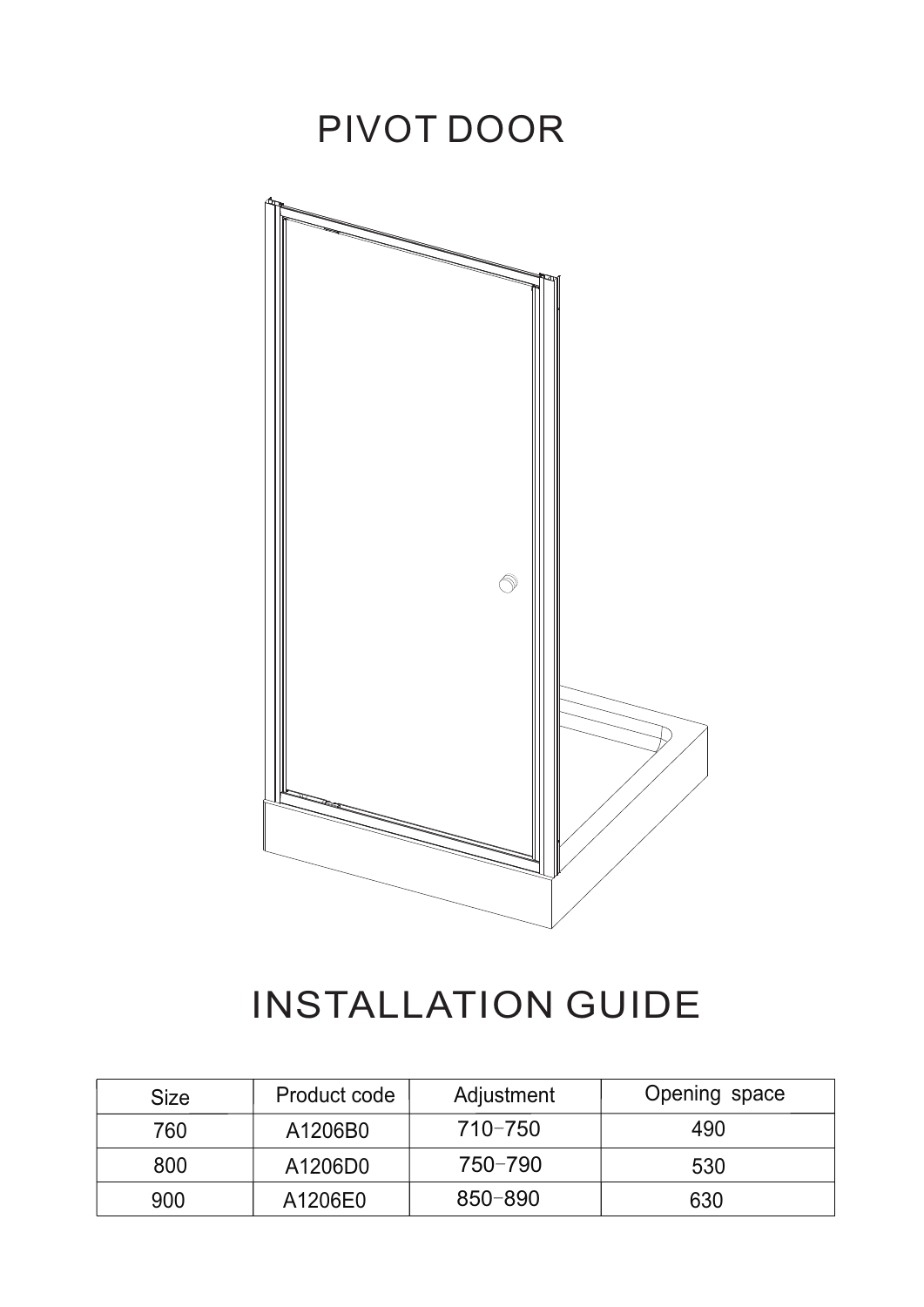## **ATTENTION**

If you install the product in a way that differs from this manual this will void all guarantees. Before installation check that the product meets all your requirements and is not damaged. By proceeding with installation, You accept the condition of the product. The wall plugs supplied with the installation kit are for use in solid walls. Hollow or 'stud partition' walls will require alternative fixings. Please consult your local hardware supplier for the correct type.



| NO. | Qty | Part No. | NO. | Qty |
|-----|-----|----------|-----|-----|
|     | 2   | A02S0020 | 6   | 12  |
| 2   | 6   | 2SY51    |     |     |
| 3   | 6   | 2SY50    | 8   | 6   |
| 4   |     | A02S0033 | 9   |     |
| 5   |     |          | 10  |     |

| NO. | Qty | Part No. |
|-----|-----|----------|
| 6   | 12  | C070     |
|     |     | A12S0023 |
| 8   | 6   | 2SP12    |
| 9   |     | C055     |
| 10  |     | A02S0040 |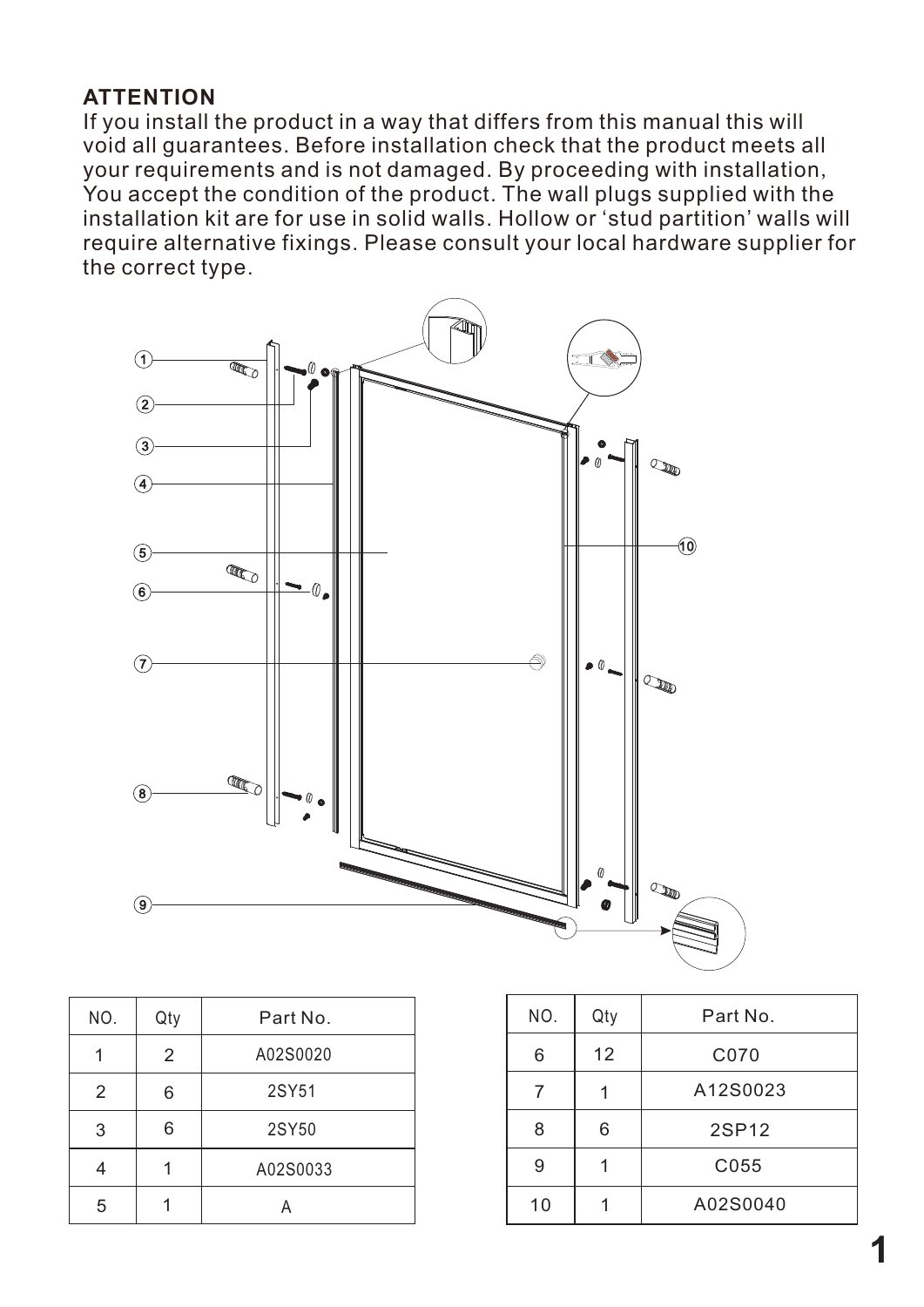



Please ensure your tray is 100% level in all directions before you fit your enclosure

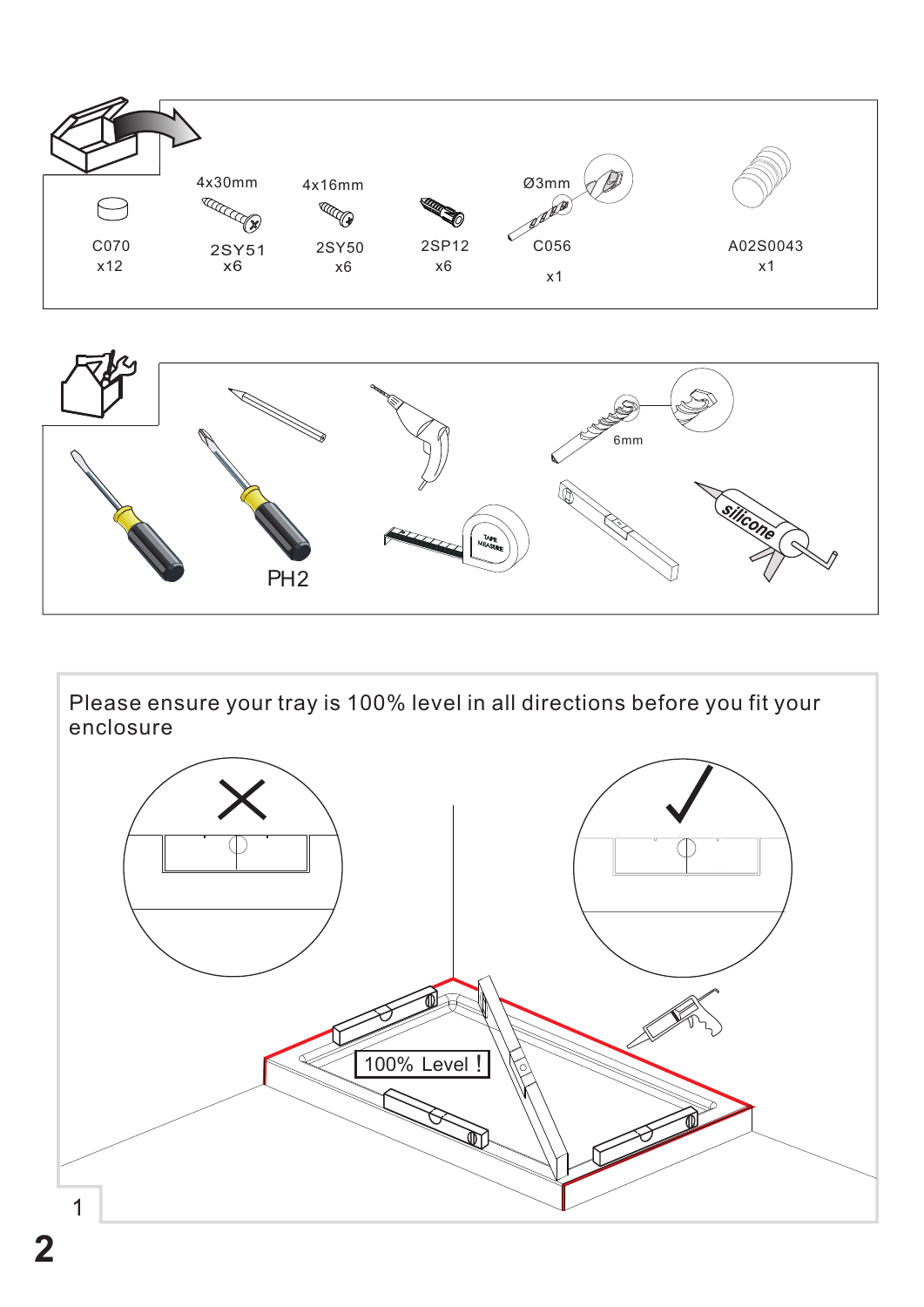Determine your step in from the edge of the tray. Measure your x and y dimension. Your measurements must fall within the below table of adjustments marked as X. Level your wall profiles and mark the points of fixing. 2A X  $2B$ ī I A02S0020 CODE X A1206B0 710-750 Ø6mr A1206D0 750-790 A1206E0  $\chi$ 850-890 2SP12 2

When fitting a fully framed product into a recess you must push the wall profiles onto the uprights. This is done as fitting the wall profiles first in a tight recess may lead to difficulty later when fitting the door.

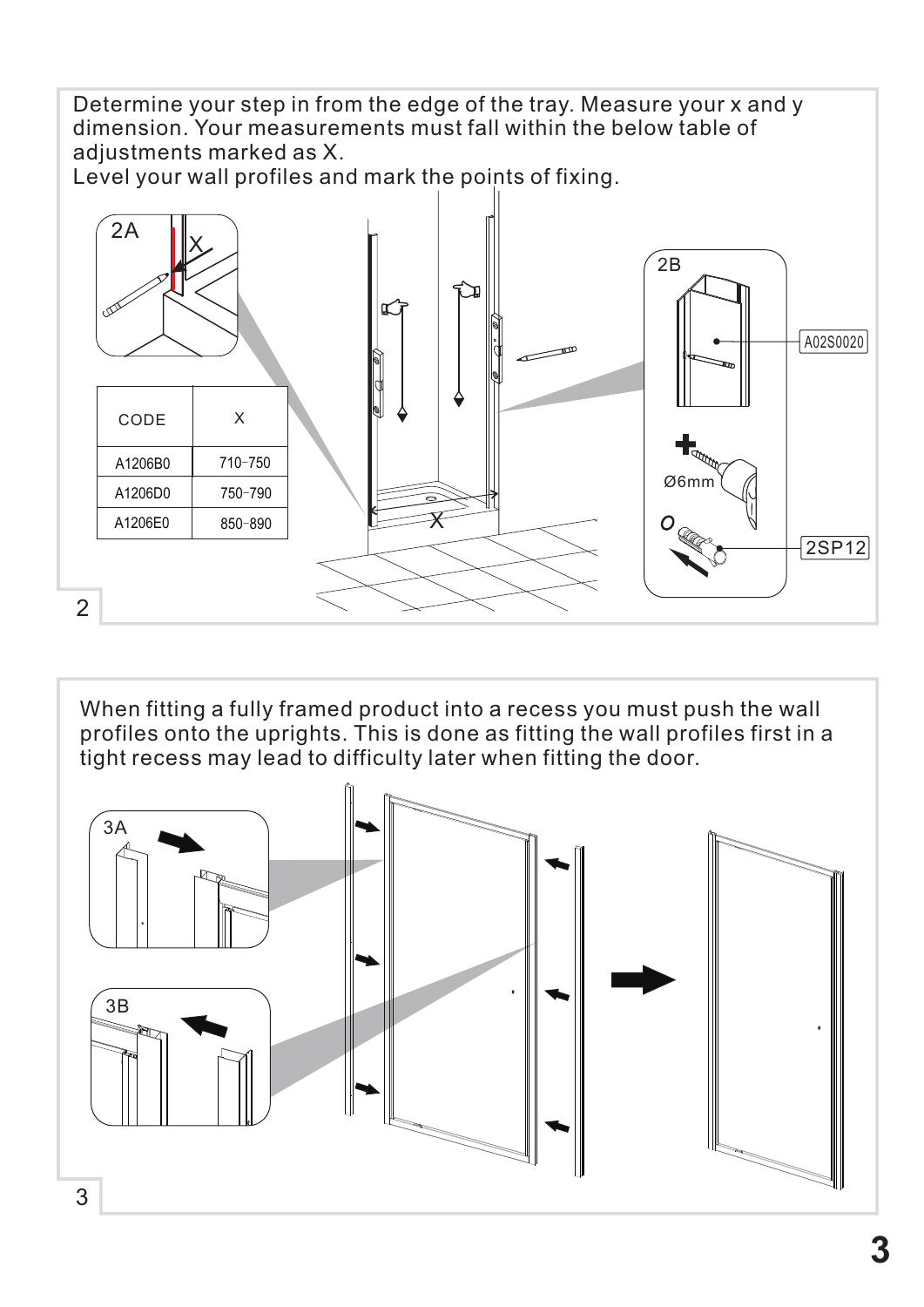When the enclosure is between your two walls you can then fix your wall profiles to the walls using the fixing screws provided. Equalise the gaps on either side of the upright profiles and fix using 2SY50 as shown in 4C. Also make sure that the Gaps shown in 4D are equal.



Fit your back side closing seal along with your bottom seal as shown in 5C and 5D. Add a small amount of silicone to the bottom seal to stop it for moving along the bottom profile.



**4**